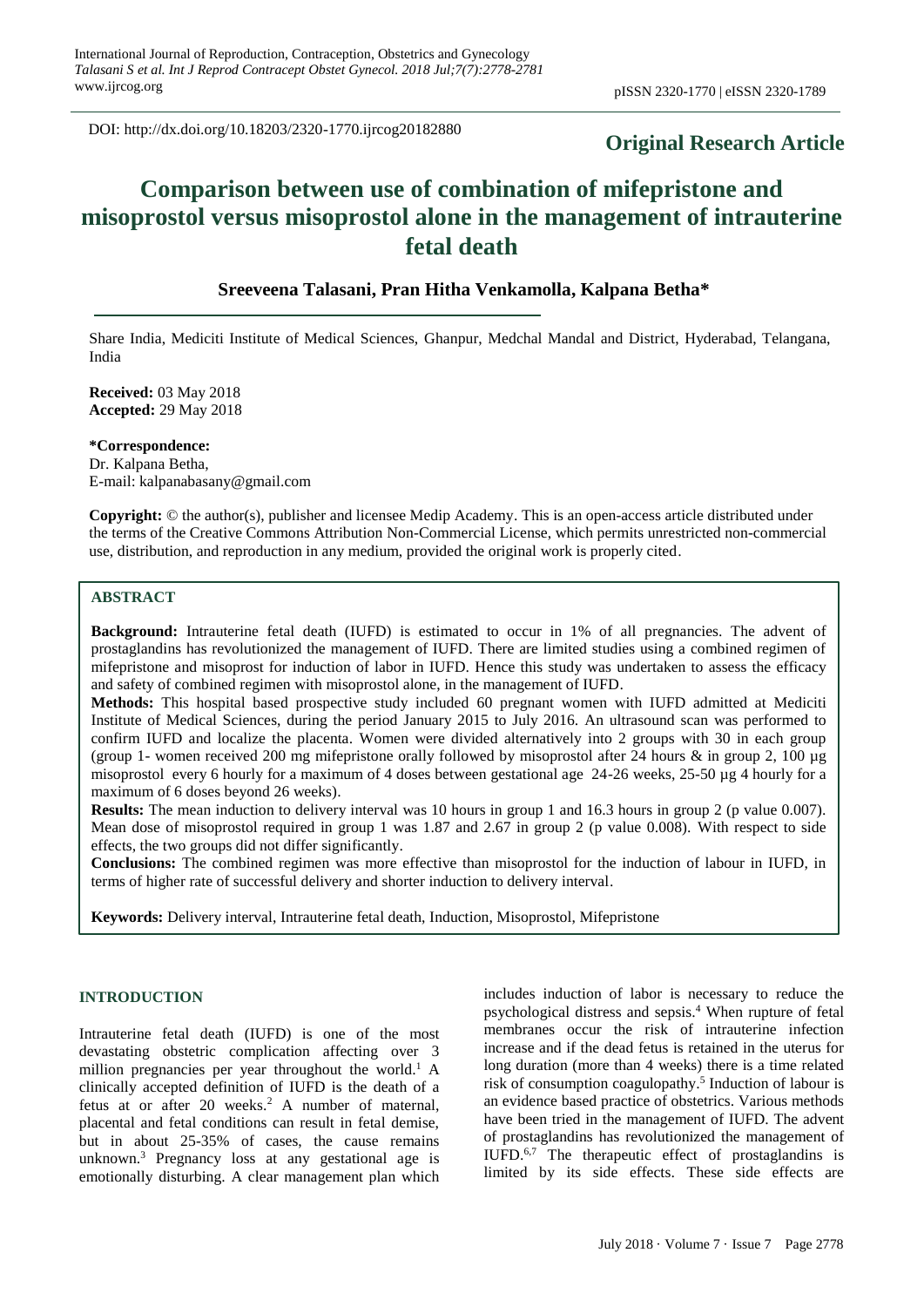dependent on the type of prostaglandin, route of administration and dose. Misoprostol, a synthetic analogue is widely used because of its low cost, ease of administration and stability at room temperature.<sup>8</sup> Mifepristone is a synthetic steroid compound with antiprogesterone activity. It induces cervical ripening and increases uterine activity and leads to expulsion of fetus and is widely used for  $1^{st}$  &  $2^{nd}$  trimester termination of pregnancy. 9-13

The combination of mifepristone and misoprostol is well established in the management of early 1<sup>st</sup> trimester of pregnancy. 14,15 However, there are limited studies using a combined regimen for induction of labour in intrauterine fetal death. The RCOG guideline also highlighted the need for good quality studies to determine safe and effective methods for induction of labor in IUFD and the optimal dose of misoprostol according to gestational age.

This study compared the efficacy and safety of the combined regimen with mifepristone and misoprostol in the management of intra uterine fetal death.

The primary outcome measures were successful vaginal delivery, induction to delivery interval (first dose of misoprostol to complete delivery of fetus and placenta). The secondary outcomes measured were dose of misoprostol, complications and side effects of drugs.

## **METHODS**

The present study was conducted at Mediciti Institute of Medical Sciences, a rural tertiary teaching hospital, Telangana State, India from January 2015 to July 2016. Sixty pregnant women admitted with intrauterine fetal death were interviewed and examined clinically. An ultrasound scan was performed to confirm IUFD and localize the placenta.

The study was approved by the Institutional Ethics Committee. Data was collected using a pre tested proforma meeting the objectives of the study with their consent. Patient's demographic details were collected. Gestational age at presentation was determined preferably by first trimester scan. If a first trimester scan was not available, then menstrual dating and/or a second trimester scan was considered. Inclusion criteria included women with IUFD confirmed by ultrasound, women who gave consent for medical management, women not in labor, women with IUFD with congenital fetal anomalies. Exclusion criteria were multiple pregnancy with one intrauterine fetal death, grand multipara, scarred uterus, women who have contraindications to vaginal delivery, women with heart disease, glaucoma, epilepsy and bronchial asthma. Structured history followed by general physical, systemic and obstetric examination was carried out. An ultrasound scan was performed to confirm IUFD and localize the placenta. Complete blood picture, prothrombin time (PT), activated partial thromboplastin time (APTT), serum fibrinogen were measured when required. Eligible women were informed regarding details of the study protocol, alternative methods, and the adverse effects of the drugs. Assessment of the cervix was based on Bishop score. Women were divided alternatively into 2 groups with 30 in each group.

#### *Group I (combination regimen)*

Women received 200 mg mifepristone orally followed by misoprostol after 24 hrs. Between gestational age 24- 26 weeks, women were induced with 100 µg of misoprostol every 6 hourly for a maximum of 4 doses. Beyond 26 weeks, women were induced with 25-50 µg of misoprostol every 4 hourly for a maximum of 6 doses.

## *Group II (misoprostol alone group)*

Between gestational age 24-26 weeks, women were induced with 100 µg of misoprostol every 6 hourly for a maximum of 4 doses. Beyond 26 weeks, women were induced with 25-50 µg of misoprostol every 4 hourly for a maximum of 6 doses.

Subsequent to misoprostol administration, vital signs and progress of labor were recorded in modified World Health Organization (WHO) partographs. Active management of third stage of labor was performed. Any adverse events, such as postpartum hemorrhage or retained placenta, were recorded. Per vaginal examinations were kept to the minimum. Analgesics were restricted to those women who had intolerable pain. Oxytocin was used for augmentation of labor if required. Successful treatment was defined as delivery within 72 hours of  $1<sup>st</sup>$  misoprostol dose in both the groups.

The primary outcome measures were successful vaginal delivery, induction to delivery interval (first dose of misoprostol to complete delivery of fetus and placenta).The secondary outcomes measured were dose of misoprostol, complications and side effects of drugs. Adverse effects like hyperthermia, nausea, diarrhoea were recorded in both the groups.

## **RESULTS**

In this observational study, a consecutive series of 60 pregnant women with IUFD were divided alternatively into 2 groups of 30 each during the period January 2015 to July 2016. Table 1 shows baseline characteristics and treatment regimens. In both the groups, majority of the patients (85%) were unbooked (86.7% in group 1 and 83.3% in group 2). Loss of fetal movements was the most frequent complaint in both the groups with 86% and 73% in group 1 and 2 respectively. Few of the patients had associated co-morbid conditions. Fifty percent of patients were anaemic, as majority of the patients belonged to low socioeconomic status. The mean hemoglobin in group 1 was 9.8gm% and in group 2 was 10gm%. Only 23.3% in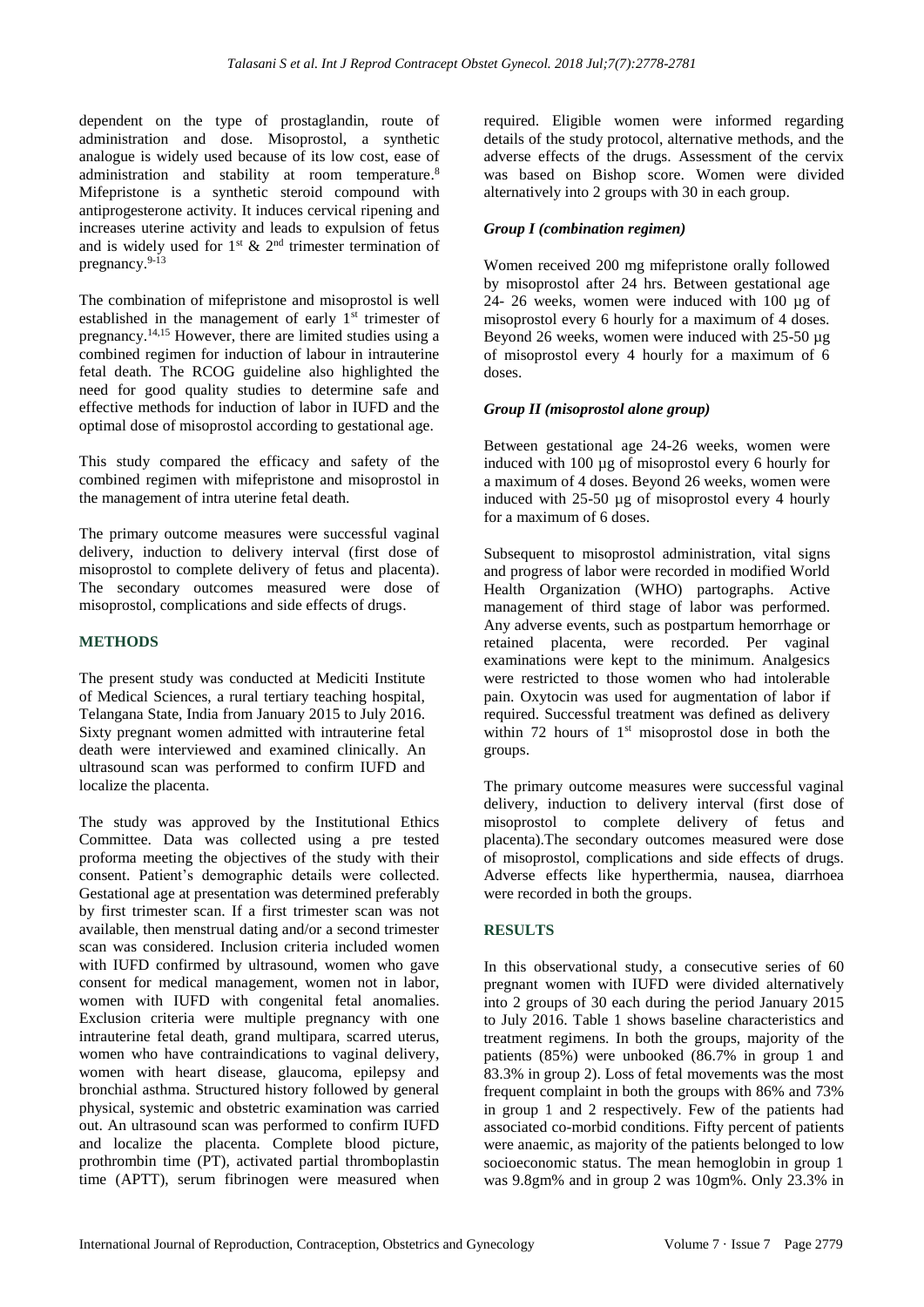group 1 and 16.7% in group 2 had gestational hypertension. Almost all patients had unfavourable cervix in both the groups. The induction to delivery interval is the time interval between first dose of misoprostol to delivery of fetus in both the groups. The mean induction to delivery interval in group 1 was 10 hours and in group 2 it was 16.3 hours (p=0.007). Induction to delivery interval was significantly less in group given mifepristone. All women delivered vaginally in both the groups. The mean induction to delivery interval was less in group 1 in comparison to group 2 in women with both unfavourable and favourable cervix  $(p=0.04)$ . As the gestational age increased, induction to delivery interval was shortened in group 1 from 10.6 hours (24-28 weeks) to 9.5 hours (37-40 weeks) whereas in group 2 induction to delivery interval progressively increased from 24 weeks to 40 weeks. Majority of cases in group 1 were between 24-27 gestational weeks in group 1 in contrast to group 2 where the majority belonged to 32-35 gestational weeks. The average number of misoprostol required was 1.87 and 2.67 in group 1 and 2 respectively  $(p=0.008)$ . The cumulative dose of misoprostol required in group 1 was 1325 g and in group 2 was 1450 g. When induction delivery interval was compared in both the groups with respect to parity, gestational age and Bishop score, it was similar in primigravida whereas in multigravida it was long. Between 29-36 weeks gestational age, induction delivery interval was 12.4 hours and 17.3 hours in group 1 and 2 and the difference was statistically significant and with respect to Bishop score, there was no significant difference.

| <b>Baseline characteristics</b>        | <b>Group 1</b> |           | Group 2 |           | <b>ANOVA</b>  |
|----------------------------------------|----------------|-----------|---------|-----------|---------------|
|                                        | Average        | <b>SD</b> | Average | <b>SD</b> | test          |
| Age (years)                            | 23.3           | 3.43      | 23.30   | 3.37      | $p = 0.98$    |
| Gestational age (weeks)                | 30.10          | 4.30      | 30.97   | 4.41      | $p = 0.44$    |
| Gravida                                | 2.33           | 1.27      | 1.77    | 1.01      | $p=0.06$      |
| Parity                                 | 1.00           | 0.95      | 0.47    | 0.68      | $p=0.015(S)$  |
| Bishop score                           | 2.70           | 1.12      | 3.07    | 1.20      | $p=0.22$      |
| Induction to delivery interval (hours) | 10.00          | 8.38      | 16.30   | 9.24      | $p=0.007$ (s) |
| No. of doses of misoprostol required   | 1.87           | 1.20      | 2.67    | 1.06      | $p=0.008$ (s) |
| Birth weight (grams)                   | 1056.67        | 751.47    | 1311.67 | 780.80    | $p=0.202$     |
| Dose of misoprostol in micrograms      | 44.1           | 32.43     | 48.33   | 26.21     | $p=0.66$      |

## **DISCUSSION**

The study was carried out in a rural tertiary teaching hospital. Eighty five percent of the women were unbooked in both the groups. This necessitates the importance of early booking of antenatal women, identify high risk pregnancies, address them to prevent complications like IUFD. The mean age of the women was  $23.3\pm3.43$  years in combined group and  $23.3\pm3.37$ years in misoprost group, which was comparable to Chaudhuri et al study where mean maternal age in group 1 was  $24.5\pm5$  years and  $23.3\pm3.8$  years respectively.<sup>16</sup>

The present study included women with IUFD after 24 weeks of gestational age. The mean maternal age was 30 weeks in both the groups. In Fairley et al study also, the mean gestational age was 31 weeks in both the groups. Women with IUFD presents with decreased perception or loss of fetal movements in as many as 50% of cases.<sup>17</sup> Others present with unexpected finding at a routine ultrasound or antenatal visit or with signs of an acute event such as abruptio placenta. In the present study, the mean induction to delivery interval in group 1 was 10 hours and in group 2 it was 16.3 hours while in Fairley et al study, the mean induction to delivery interval was comparatively low, which was 7 hours in combination group and 10.2 hours in group  $2^{17}$  Misoprostol 400 $\mu$ g vaginally was used followed by 400 µg oral misoprostol in group 1 and 50 µg of misoprostol vaginally 4 doses in group 2. In the present study, number of misoprostol doses required in group 1 and group 2 was 1.87 and 2.67 respectively (p=0.008). In Gupta et al study, the number of doses of misoprost to achieve successful vaginal delivery was higher in both the groups 2.9 and 4.2 in group 1 and 2 respectively.<sup>18</sup>

The regimen used in the present study caused mild gastrointestinal side effects like nausea, vomiting, diarrhoea in 6.7% of causes in group 1, 13.4% in group 2 and Wagarachhi et al study too had similar rates of gastrointestinal side effects (7.2% of cases in combination group).<sup>19</sup> While Fairley et al reported high rate of gastroenteritis in 4.8% of women in group 1 and 35% in group 2.<sup>17</sup> These side effects are attributed to the dose of misoprostol and route of administration. Complications like uterine tachysystole or hyperstimulation were not encountered as women were closely monitored after induction. Though the combination regimen is expensive than misoprost alone, given the low induction to delivery interval, low